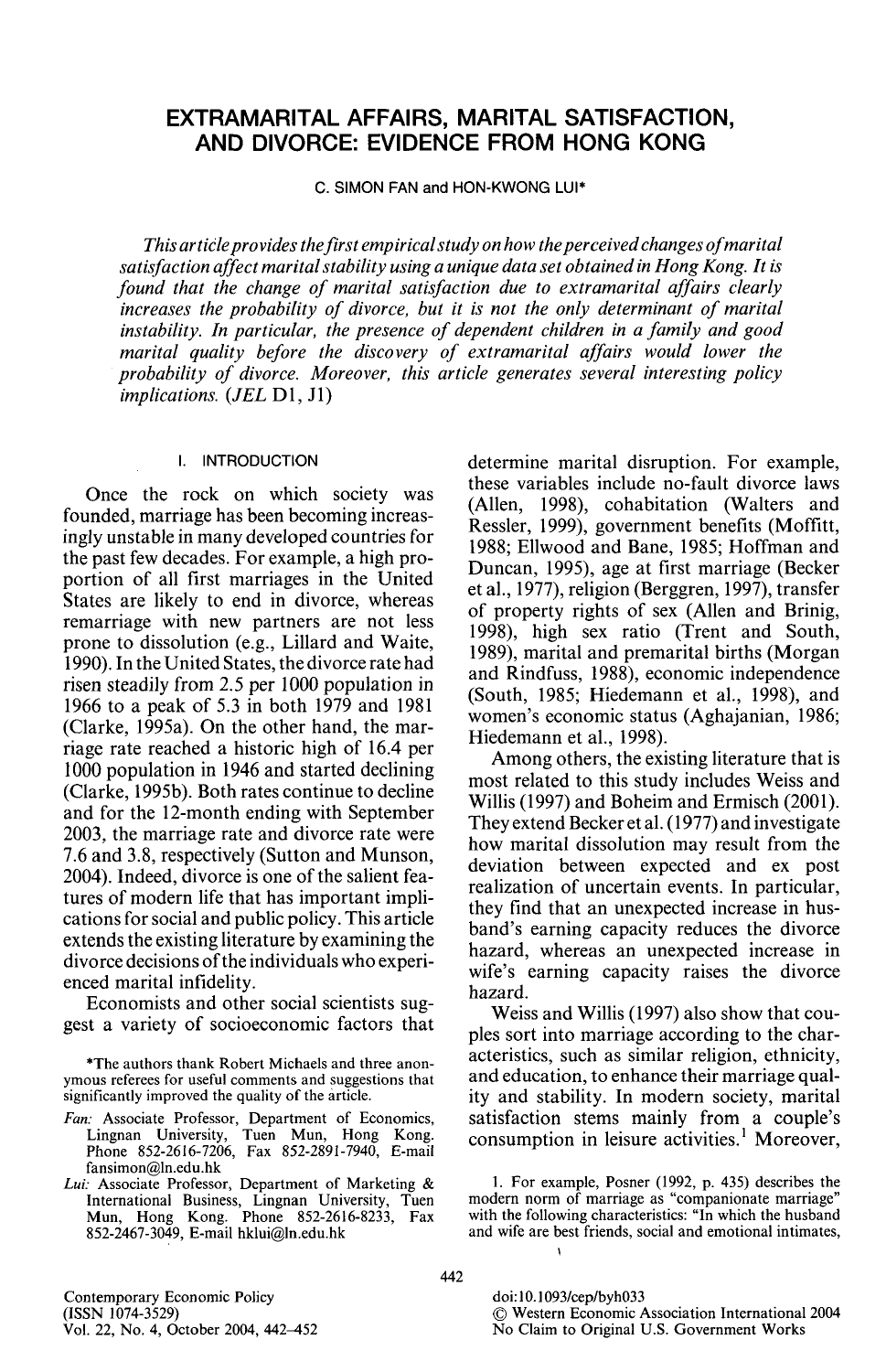in his Nobel Prize address, Fogel (1999) has a lengthy discussion on the increasing importance of the consumption of leisure in people's economic lives.

However, largely due to lack of suitable data sets, the existing economic literature hasn't examined explicitly the quantitative relationship between marital satisfaction and divorce. It should be noted that social scientists have conducted studies in this area. For example. Nock and Brinig (2002), employ Cox proportional hazards regression to predict marital disruption based on data obtained from the National Survey of Families and Households administered in the United States.

Using a unique data set from Hong Kong, the authors try to complement the existing literature by studying how the change of marital satisfaction may affect divorce decisions. In this article the change of marital satisfaction is caused by extramarital affairs. For social, cultural and psychological reasons, extramarital affairs may have different impacts on marital satisfaction and mental well-being for different couples (e.g., Scott et al., 1993; Lee and Lu, 1997).

Research conducted by sociologists show that fidelity is a very important contributor to a good marriage. In many Western countries, adultery has long been a good ground for divorce and absolute divorce could be granted. In Hong Kong, adultery and unreasonable behavior are considered sufficient grounds for divorce. In fact, getting a divorce decree in Hong Kong is not difficult. A couple could apply for a divorce by showing proof of separation, not necessarily documented by court decree, for a continuous period of at least one year (if both parties consent to the divorce) or two years (if the divorce is contested).

In traditional China, polygamy was legal. At least partly due to arranged marriage, a rich man often had more than one wife (e.g., Cheung, 1972). So a more traditional Chinese woman generally has more tolerance of her husband being involved in extramarital affairs. However, in modern times, children are no longer regarded as parents' assets, and arranged marriage has been declining sharply in Chinese societies (e.g., Xu and Whyte, 1990).

In Hong Kong, the most Westernized Chinese society, arranged marriage should be rare and couples were highly likely to be marrying for love. Because love is a more important determining factor in one's marriage decision, people become much less tolerant of their spouses' infidelity (e.g., Liao and Heaton, 1992).

Hence it is not surprising that the divorce rate in Hong Kong showed steady increase in the past few decades. The official statistics of Hong Kong show that the number of divorce decrees granted in 2001 was 13,425, as compared with 2060 in 1981 (Census and Statistics Department, 2002). During the same period, the number of registered marriages dropped from 50,756 in 1981 to 32,825 in 2001. These numbers explain why social and economic problems arising from marital disruption have attracted more public discussions in Hong Kong.

Caritas Family Service, a social welfare agency with financial support from the Hong Kong government, collected the data set used herein. In recent years, a large number of families in Hong Kong have been affected by extramarital affairs, especially with the increasing economic integration and social interactions between Hong Kong and mainland China. In response to this social problem, Caritas Family Service provides special counseling services to families affected by extramarital affairs. A by-product of this counseling service is the data set that the authors use, which documents detailed information of affected couples. In particular, it provides the information about an individual's assessment of marital satisfaction before and after her or his spousal partner's involvement in extramarital affairs was revealed.

Following Weiss and Willis (1985,1997), the authors first set up a simple model in which marital satisfaction enters into a couple's utility function. Then in a framework of rational choice, an individual will choose to divorce if and only if one's expected utility from one's future alternatives after divorce is greater than one's utility from remaining married. An individual's future alternatives include one's perspectives of remarriage. Moreover, the utility from the current marriage depends on the damage to the quality of marriage due to the spouse's involvement in extramarital affairs.

close companions." This description clearly indicates that the nonpecuniary aspects of marriage life are of utmost importance to couples.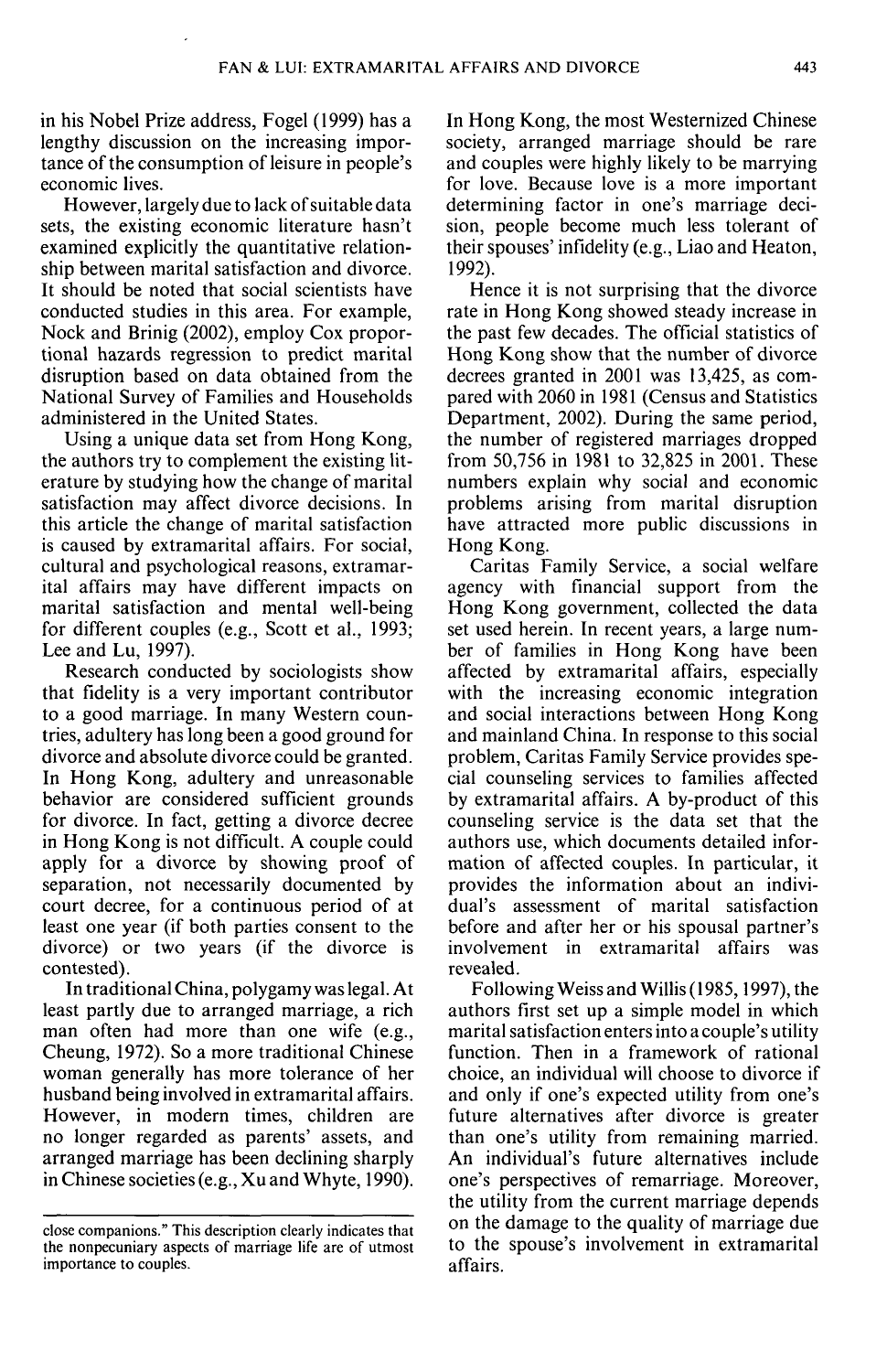Then the authors test several hypotheses based on the model and the existing theory. In particular, the regression analysis indicates that although the change of marital satisfaction due to extramarital affairs clearly increases the probability of divorce, it is not the only determinant of marital instability. For example, the number of dependent children and the level of marital satisfaction before the revelation of extramarital affairs also has statistically significant impact on divorce decisions.

In what follows, section II presents a simple model that guides the empirical analysis; section III describes the data; section IV presents the empirical estimations; section V discusses the policy implications, and section VI concludes this paper.

#### II. DETERMINANTS OF DIVORCE; A LOGIT MODEL

In the data set used in this article, the participants of extramarital affairs are mostly men. So, for simplicity, throughout this section the authors assume that only husbands are involved in extramarital affairs. However, similar analysis applies equally to cases in which wives are involved in extramarital affairs.

When a wife discovers that her husband is involved in extramarital affair, she may feel betrayed, and hence her satisfaction derived from her marriage may be reduced. So divorce will occur when the utility from the current marriage is less than the expected utility of future alternatives, such as remarriage. A married individual obtains utility from both material and emotional factors, which may include her consumption, the quantity and quality of her children, and the quality of her marriage match (e.g., Weiss and Willis, 1985). Given the quality of her marriage match, the household bargaining models (e.g., Lundberg and Pollak, 1993) show that an individual's utility increases with her spouse's income as well as her own income. Thus if an individual continues with her current marriage, her indirect utility function can be expressed as

$$
(1) \t u(I_w, I_h) + \Theta(X)
$$

where  $I_w$  and  $I_h$  denote her own income and her spouse's income, respectively; the indirect utility function,  $u($ ), is strictly increasing with respect to its variables. *X* denotes some personal characteristics of herself and her spouse. The function  $\theta$ () is a function of X, which denotes the quality of her marriage match.

If an individual chooses to divorce, she will either remarry or remain single. In a (re)marriage market, assortative mating implies that people tend to end up with marriage partners of similar attractiveness (e.g., Becker, 1973). An individual's attractiveness may have several dimensions, such as wealth, age, looks, personality, and so on. The authors denote the set of elements that determines one's attractiveness by *Z.* Then the quality of an individual's future marriage match and her future husband's income, which are denoted by  $\theta_f$  and  $I_f$ , respectively, both depend on Z. Moreover, it should be noted that one sometimes receives alimony from her previous partner after divorce, which is generally positively correlated with the difference between her previous partner's income and her own income. Thus if an individual divorces, her expected indirect utility function can be expressed as

$$
E[v(I_w+A[I_h-I_w],I_f[\boldsymbol{Z}])+\theta_f(\boldsymbol{Z})],
$$

where *EQ* is the expectations operator, and  $v()$  is a strictly increasing function of both of its variables.  $A()$  denotes the alimony she receives from her previous partner, which increases with  $I_h - I_w$ . Finally, if one remains single after divorce, then, clearly,  $I_f=0$ . Meanwhile, in this case, the authors normalize  $\theta_f$  to be zero.

Then an individual will choose to divorce if and only if

(2) 
$$
D = E[v(I_w + A[I_h - I_w], I_f[\mathbf{Z}]) + \theta_f(\mathbf{Z})] - [u(I_w, I_h) + \theta(X)] > 0.
$$

*D* is unobservable, but the authors can observe a proxy indicator  $I^*$ : divorce or remaining married. Thus the empirical analysis will be based on a logit model, in which  $I^* = 1$  (i.e., divorce) if  $D>0$  and  $I^*=0$  (i.e., remaining married) if  $D<0$ .

Although an individual's divorce decision is influenced by many factors, the authors identify several factors that seem to affect an individual's current or future welfare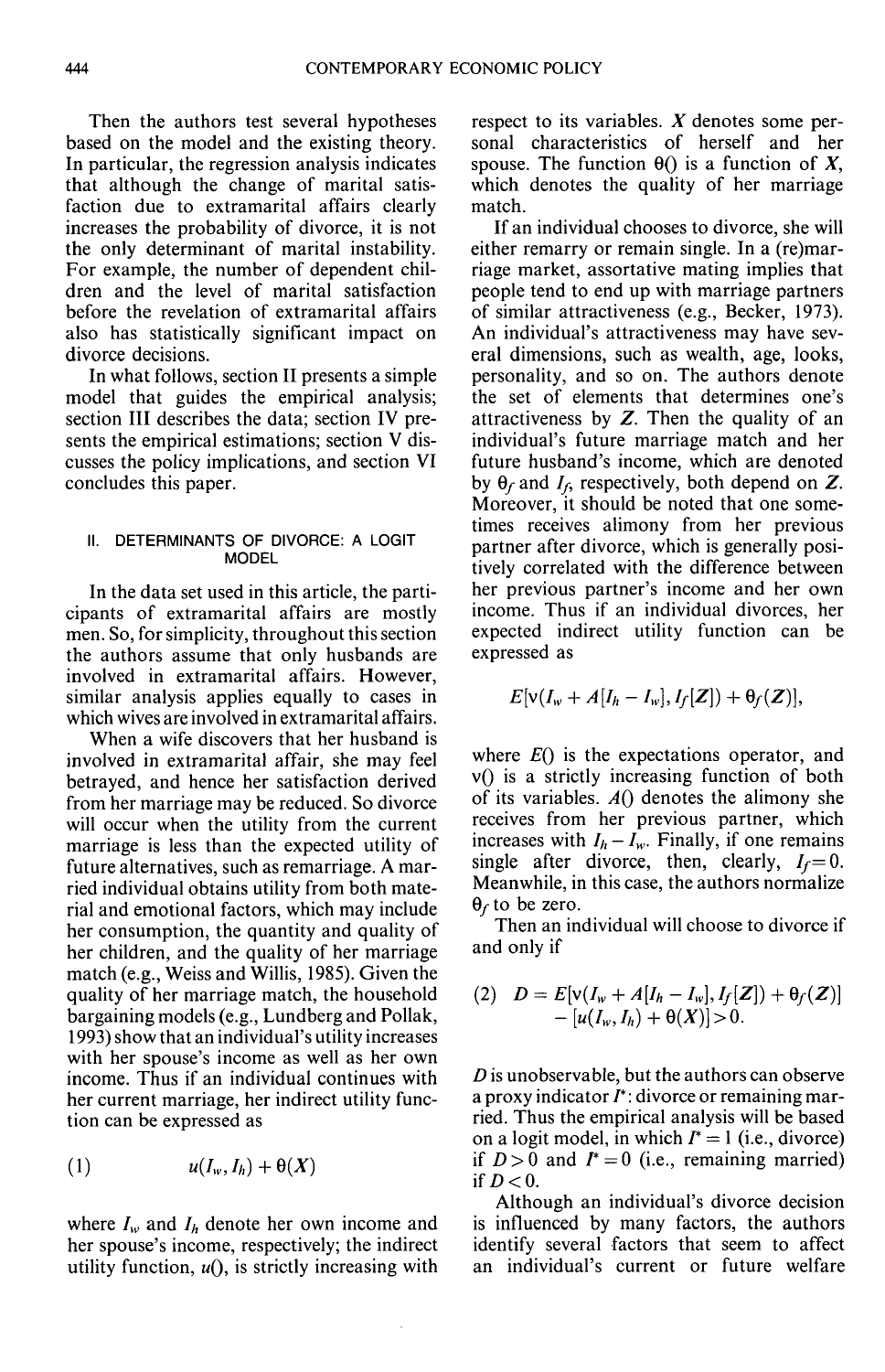most significantly. Specifically, the authors consider

- $X = \{$ Marital Satisfaction, Religious Beliefs, Education}
- *Z—* {Age, Dependent Children, Income}

Based on this model and the existing theory of divorce, the authors generate the following hypotheses.

### *A. Marital Satisfaction*

Clearly, the more the marital satisfaction deteriorates, the more likely a couple will choose to divorce.

## *B. Age*

Age seems to be particularly important for a woman in the marriage market (e.g., Wu, 1994), not only because it is an important determinant of the attractiveness of her looks but also because it greatly affects her fecundity (Siow, 1998). Thus an older woman may face worse perspectives of remarriage, and hence she is less likely to choose to divorce. Further more, as emphasized by Becker (1991), age is often related to the length of marriage. Hence, age is positively related to specific investment in a marriage and may also signify the length of time out of the labor force for women.

### C *Dependent Children*

Because children from current marriage can be a financial burden to a prospective future marriage partner and a source of disputes in future marriage, those with more dependent children may face worse perspectives of remarriage. In this article, dependent children refer to children below age 16. No matter whether divorced parents remarry or not, parental divorce significantly decreases the "quality" of children from previous marriage in terms of lower educational attainment and various other indicators (e.g., McLanahan and Bumpass, 1988; Hetherington et al., 1998). Because most parents care about their children's welfare, it is hypothesized that the number of dependent children is negatively associated with the probability of divorce. Moreover, there are other attributes of children other than the cost that they impose on the custodial parent. During marriage, children can be considered public good, and parents will suffer a welfare loss if there is a divorce. Thus the presence of children should reduce the likelihood of divorce.

*D. Wife's Income*

From (2), the authors have

$$
dD/dI_w = E[v'_1(I_w + A[I_h - I_w], I_f[Z])(1 - A')+ v'_2(I_w + A[I_h - I_w], I_f[Z])[\partial I_f(Z)]/\partial I_w+ [\partial \theta_f(Z)]/\partial I_w] - u'_1(I_w, I_h).
$$

On one hand, higher income increases one's attractiveness in the remarriage market, which implies  $\left[\partial I_f(Z)/\partial I_w > 0 \right]$  and  $\left[\partial \theta_f(Z)/\partial I_w > 0 \right]$ . On the other hand, higher income is associated with higher utility from current marriage and less alimony after divorce. Moreover, the higher the income for the wife relative to her husband decreases the likelihood and magnitude of alimony. Thus the impact of a woman's wage rate on her divorce decision is ambiguous.

# *E. Husband's Income*

On the one hand, higher husband's income is associated with a higher utility from the current marriage. On the other hand, she may receive more alimony after divorce if her husband's income is higher. Formally, from (2), the authors have

$$
dD/dI_h = E[v'_1(I_w + A[I_h - I_w], I_f[Z])A'+ [[\partial \theta_f(Z)]/\partial A] A'] - u'_2(I_w, I_h).
$$

Thus the impact of husband's income on the probability of divorce is theoretically ambiguous.

## *F. Religious Beliefs*

Call and Heaton (1997) suggest that regular church attendance of both husbands and wives reduces the likelihood of divorce (see also, Schumm, 1985, and White, 1990). However, a big difference in attendance between husbands and wives increases the risk of divorce (see Ortega et al., 1988). Moreover, religion often emphasizes the sanctity of marriage and the prohibitions against adultery, both of which serve as barriers to extramarital affairs. Heaton and Pratt (1990) argue that religious denominations may not be as important as affiliation or church attendance in determining the possibility of a marriage's dissolution.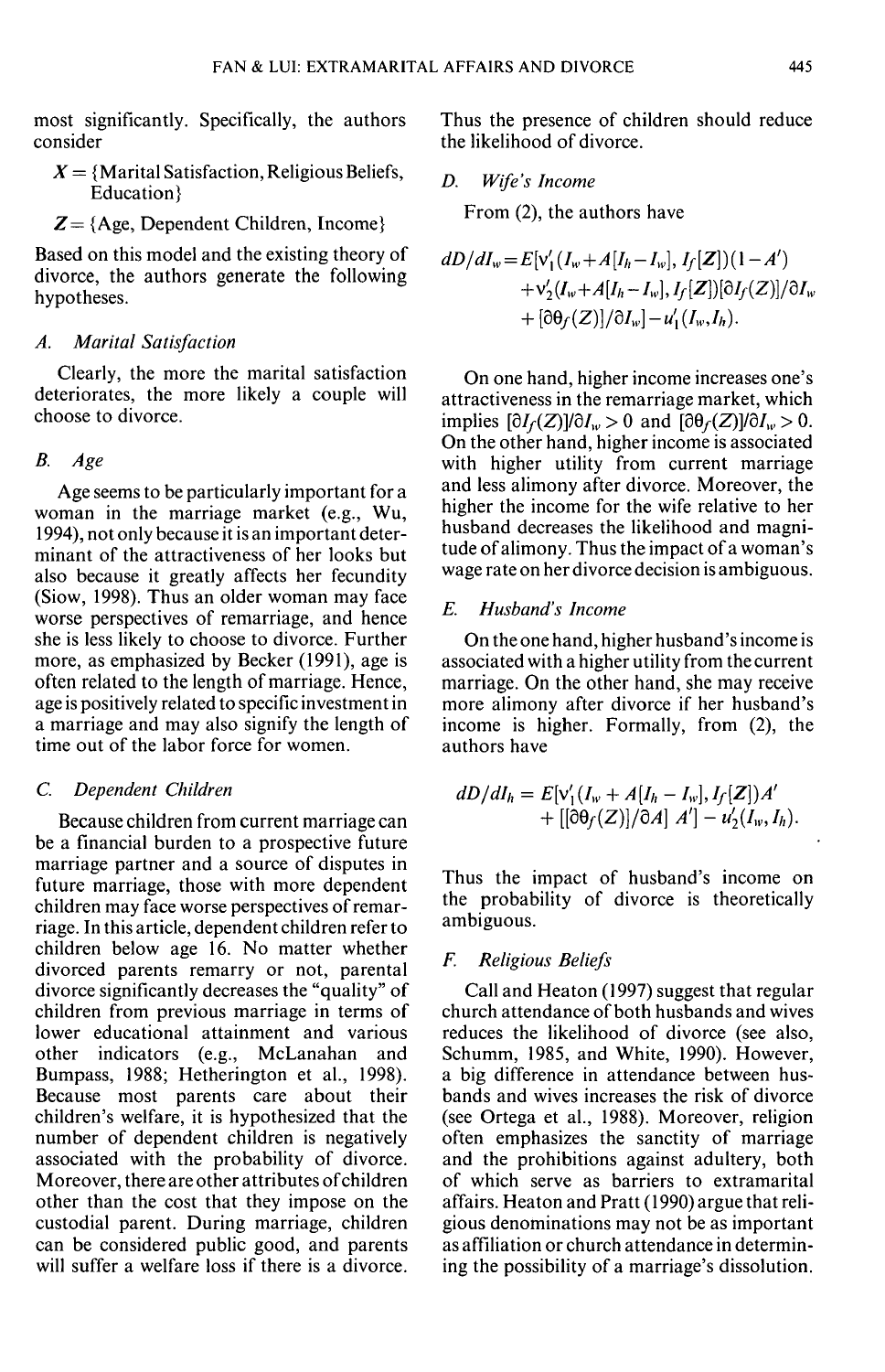Thus the net effect of religious belief on divorce probability is ambiguous.

# III. A UNIQUE DATA SET

Caritas Family Service collected the data set used in this article. A direct consequence of increasing extramarital affairs in Hong Kong is that the divorce rate rose sharply. In response to this increasing social problem, Caritas Family Service set up a Working Group on Extramarital Affairs in December 1993 to provide counseling services to families affected by affairs. Both innocent spouses or spouses involved in affairs could seek counseling services. These counseling services were very valuable because private counseling services were extremely limited and practicing clinical psychologists were not affordable to most families in Hong Kong.

The samples of this data set were randomly chosen from those receiving counseling on extramarital issues provided by Caritas Family Service between 1 January 1994 and 1 April 1995, when extramarital affairs as a social problem in Hong Kong seemed to be at its worst.

As discussed in the introduction, although nonpecuniary aspects of marriage life are of utmost importance to modern couples, the existing economic literature hasn't examined explicitly the quantitative relationship between marriage satisfaction and divorce.<sup>2</sup> This negligence is largely due to lack of suitable and reliable data sets. For example, as pointed out by Fair (1978), people are generally reluctant to tell the truth about their private lives to interviewers. Nevertheless, people are more willing to reveal their private lives to their psychologists or counselors particularly at difficult times. Thus an important contribution of this study is that the authors provide a unique data set with accurate and reliable information.

The authors use a logit model to analyze the determinants of the divorce decision. The dependent variable is the dichotomous variable of divorce. The explanatory variables include age, number of dependent children, monthly income, religious belief, educational attainment, and marriage satisfaction before the revelation of the extramarital affairs. The

| Variable                 | <b>Participating</b><br><b>Spouse</b> | Nonparticipating<br><b>Spouse</b> |
|--------------------------|---------------------------------------|-----------------------------------|
| Female (%)               | 6.18<br>(421)                         | 93.82<br>(421)                    |
| Age (years)              | 39.1<br>(411)                         | 37.5<br>(417)                     |
| Log income               | 9.3484<br>(294)                       | 8.7735<br>(209)                   |
| Number of children       | 2.14<br>(405)                         | 2.14<br>(405)                     |
| Educational level $(\%)$ |                                       |                                   |
| Primary                  | 39.0                                  | 38.8                              |
| Secondary                | 46.6                                  | 52.1                              |
| Matriculation            | 1.9                                   | 1.5                               |
| Postsecondary            | 3.8                                   | 2.5                               |
| Degree                   | 6.5<br>(369)                          | 2.5<br>(399)                      |

*Note:* Number of valid observations are reported in parentheses.

authors ran two sets of logit regressions for both participating (i.e., those involved in extramarital affairs) and nonparticipating groups. Because some interviewees refused to disclose their personal data to the interviewers, there are a lot of missing data. Consequently, the valid sample size varies according to the choice of explanatory variables. Mean characteristics of the sample are presented in Table 1.

The total sample size of the data set is 421 couples. As in most Asian societies, the majority of the participants of extramarital affairs are men. In this data set, 395 cases (93.8%) of the participants are men and only 26 cases (6.2%) are women. This phenomenon is likely to be related to Asian culture, Chinese culture in particular. In traditional Chinese society, married women involved in adultery would be rejected by the community, whereas men's involvement in extramarital affairs were not considered as a big deal. Nowadays, Chinese societies no longer accept polygamy, but the cultural value still influences one's perception toward extramarital affairs. In fact, even in Hong Kong, possibly the most Westernized Chinese society, a double standard of virginity for men and women is still the social norm. Moreover, most of the reported extramarital affairs involved women in mainland China, and the economic integration between the two economies led to sharp increase in total number of Hong Kong male workers to travel extensively

**TABLE 1** Mean Characteristics of the Sample

<sup>2.</sup> In the sociological literature, Sayer and Bianchi (2000) examine whether a wife's economic independence destabilizes marriage and heightens the risk of divorce. They also discuss marital satisfaction as an indicator of divorce.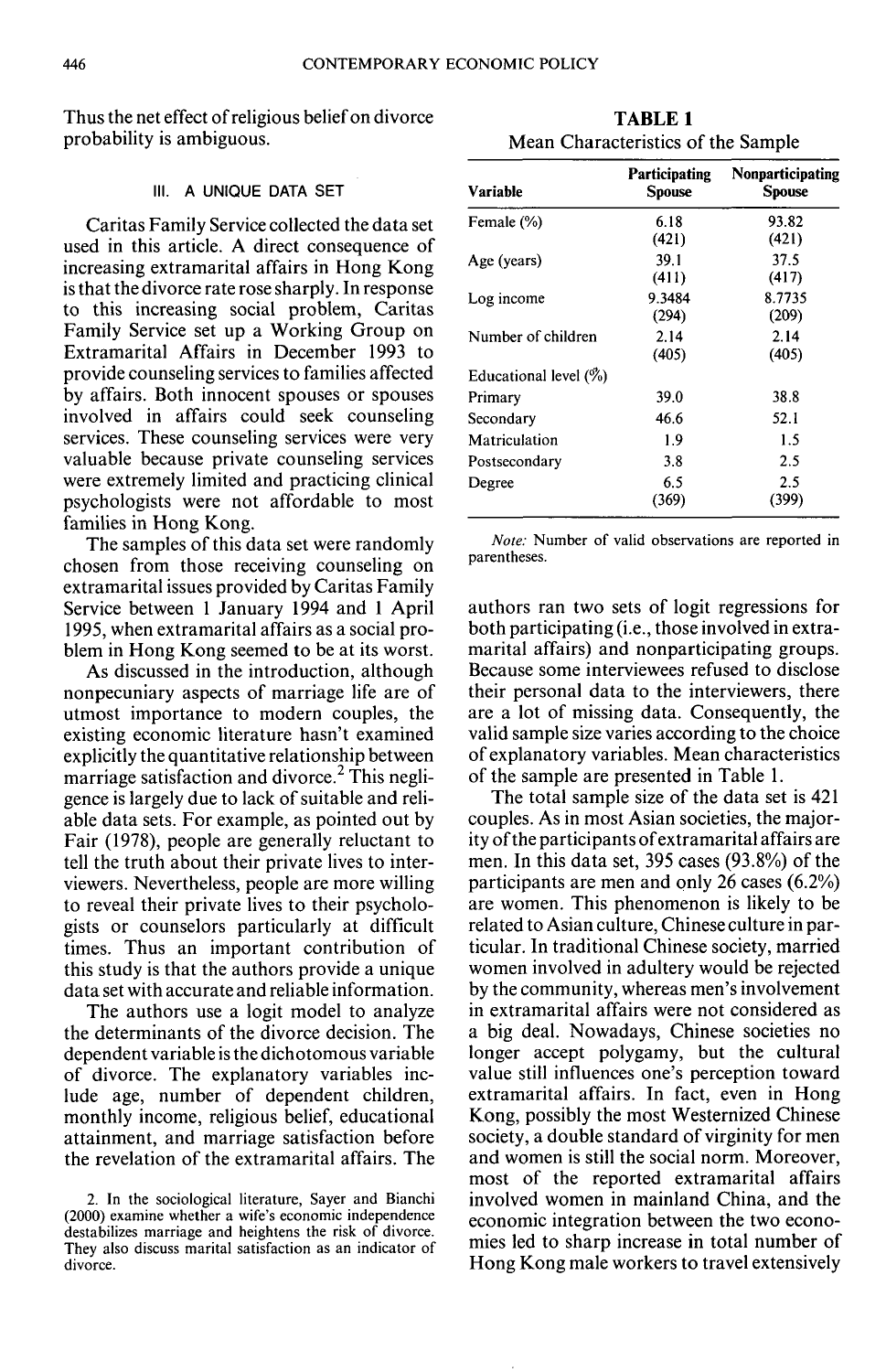to mainland China, Hong Kong people are more affluent than those in mainland China. As a result, men from Hong Kong are quite attractive to women in mainland China. This explains why the reported extramarital affairs cases in the data set are largely related to men. On the contrary, both men and women may be involved in extramarital affairs in Western societies, so the gender difference will be relatively small.

The authors divide the sample into two groups, namely, participating spouses and the nonparticipating spouses. Participating spouses refer to those involved in extramarital affairs. The first column of Table 1 shows the characteristics of participating spouses whereas information of nonparticipating spouses is shown in the second column. In principle, both spouses could involve in extramarital affairs, but they were unlikely to seek counseling service. In the sample, there is no couple with both spouses involved in extramarital affairs.

In the data set, each couple had an average of 2.4 children. On average, participating spouses were older and slightly more educated than nonparticipating spouses. Because the first group mainly consists of men, their average log income was higher than that of the other group. In the data set about one-half of women were nonworking, and the reported income was zero. To correct for this sample selection problem, the authors follow the widely used Heckman's (1979) two-stage procedure to estimate the shadow income of nonworking women. Basically, this method involves two equations. One determines an individual's market wage; the other one is a probability equation, which deals with labor force participation,

## IV. EMPIRICAL FINDINGS

This empirical study attempts to examine whether a change in marital satisfaction, due to the discovery of extramarital affairs of one's spousal partner, affects the probability of  $divorce<sup>3</sup>$ . The results show that the perceived change in marital satisfaction is an important determinant in making a divorce decision. Because the dependent variable is a dichotomous variable—a divorce dummy—the authors use a logit model for the estimation. The regression results for nonparticipating spouses are reported in Table 2.

### *A. Nonparticipating Spouses*

In Table 2, models 1 to 4 correspond to four logit models with different sets of independent variables. Model 4 can be regarded as a full model, where all relevant independent variables are included in the logit model. The empirical results for model 4 are identical for both participating and nonparticipating spouses. Hence, model 4 is not included in Table 3, The variable *marital satisfaction* represents the level of marital satisfaction before the discovery of a spouse's extramarital affairs. The variable *religion* is an individual's devotion to a religion. Dummy variable *CHANGE* indicates whether an individual considers his or her spouse's extramarital affair would adversely affect one's marital satisfaction. The variable *educated* refers to those who received formal education beyond secondary school level.

In the data set, 60.0% of the respondents<br>considered extramarital affairs would extramarital adversely affect one's marital satisfaction. Moreover, only 12.2% and 6,5% participating and nonparticipating spouses were classified as educated, respectively.

In model 1, the authors exclude characteristics of participating spouses. The regression results show that only the dummy variable *CHANGE* and the number of children are statistically significant. As expected, the probability of divorce is inversely related to the number of children in a family. On the other hand, the perceived change of marital satisfaction due to extramarital affairs would significantly increase the chance of making a divorce decision. By adding variables relating to participating spouses' characteristics do not materially change the results of the logit models. In models 2 and 3, the coefficient estimate of marital satisfaction is negative and significant. It means that if one's marital satisfaction before the discovery of extramarital affairs was good, one was less likely to divorce. This result correlates with the authors' intuition.

Even though statistically insignificant, the signs of the estimated coefficients of other independent variables should not be neglected because these may indicate possible relationships between the dependent and the independent variables. The results in Table 2

<sup>3</sup> Allen and Brinig (1998) hypothesize that the probability of adultery varies over an individual's life cycle.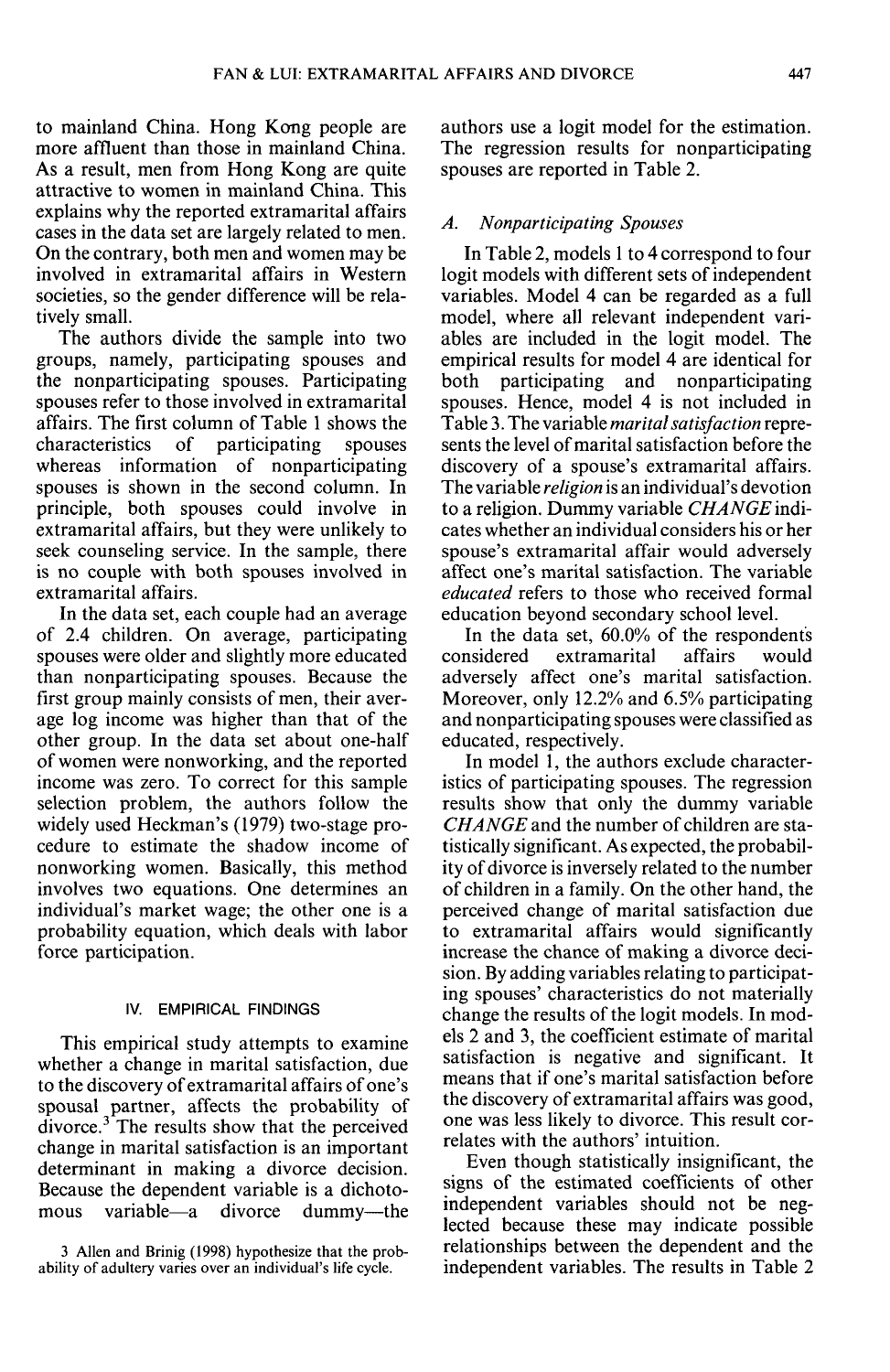| Determinants of Divorce—Spouses Not Participated in Extramarital Affairs |                          |                          |                           |                            |  |
|--------------------------------------------------------------------------|--------------------------|--------------------------|---------------------------|----------------------------|--|
| <b>Variable</b>                                                          | Model 1                  | Model 2                  | Model 3                   | Model 4                    |  |
| Age                                                                      | 0.01807<br>(0.13053)     | $-0.24578$<br>(0.20876)  | $-0.16516$<br>(0.20844)   | $-.07559$<br>(.29504)      |  |
| Age (Spouse)                                                             |                          |                          | 0.30595<br>(0.22160)      | 0.10618<br>0.30715         |  |
| Children                                                                 | $-0.29920*$<br>(0.17566) | $-0.38316$<br>(0.28903)  | $-0.36345**$<br>(0.18330) | $-0.59871$ **<br>(0.28456) |  |
| Educated                                                                 | $-1.22042$<br>(0.79036)  | $-1.12547$<br>(0.90455)  |                           | $-1.93433$<br>(1.47203)    |  |
| Educated (Spouse)                                                        |                          |                          |                           | $-0.34450$<br>(0.95633)    |  |
| <b>CHANGE</b>                                                            | $0.68353**$<br>(0.31315) | 1.44039**<br>(0.60451)   | $1.22138**$<br>(0.39540)  | $1.25141**$<br>(0.51045)   |  |
| Female                                                                   | 0.14249<br>(0.70338)     | 0.05248<br>(1.03860)     | $-0.42578$<br>(0.78543)   | 3.21472<br>(4.78741)       |  |
| <i>Income</i>                                                            |                          | $-0.20605$<br>(0.33396)  |                           | $-0.10780$<br>(0.06790)    |  |
| <i>Income</i> (Spouse)                                                   |                          |                          |                           | 0.66094<br>(0.41960)       |  |
| Marital satisfaction.                                                    |                          | $-0.51938*$<br>(0.28300) | $-0.38661**$<br>(0.18113) | $-0.16990$<br>(0.24548)    |  |
| Religion                                                                 | $-0.48162$<br>(0.41610)  | $-0.89466$<br>(0.62951)  | $-0.45980$<br>(0.46268)   | $-0.47054$<br>(0.55779)    |  |
| Religion (Spouse)                                                        |                          |                          | 0.36942<br>(0.64144)      | 0.77374<br>(0.77231)       |  |
| Constant                                                                 | $-0.02202$<br>(1.77007)  | 5.51943<br>(4.19233)     | 0.64217<br>(2.00781)      | $-12.24521$<br>(10.26344)  |  |
| Chi-squared                                                              | 228.8                    | 193.7                    | 209.9                     | 166.6                      |  |
| $\boldsymbol{N}$                                                         | 225                      | 199                      | 219                       | 152                        |  |

**TABLE 2**

*Note:* SEs reported in parentheses. \*\*Significant at 0.05 level. \*Significant at 0.1 level.

suggest that divorce rate decreases with age and educational level. The probability of divorce is lower for those who indicate a religion. When one gets older, the chance for a second marriage after divorce will decrease. If individuals are rational, the authors should expect the divorce rate decreases with age. Other things being equal, more educated persons are more likely to make a rational choice. The empirical results confirmed the authors' conjecture and are in line with the basic economic assumption that economic agents are rational.

The empirical results largely confirm with the authors' first four hypotheses discussed in section II. Yet the impact of income on the probability of divorce is somewhat ambiguous. Moreover, most nonparticipating spouses were selected to be economically inactive. Although the authors used the two-stage Heckit to impute the income for nonworking women, the standard errors of the relevant coefficient estimates are rather large. Hence,

it does not give us a clear direction of the impact of income on divorce rate. Furthermore, a popular newspaper in Hong Kong reported that a majority of women were unable to collect their alimonies after divorce. Unlike their counterparts in Western countries, these divorced women seldom go to court for assistance in collecting their alimonies.

In Chinese societies like Hong Kong, people are exposed to a variety of religions and beliefs, notably Confucian and Buddhism. In fact, the basic concepts of Confucianism are transmitted through studying Chinese literature in local schools. Other than those who go to a handful of international schools in Hong Kong, students are required to take Chinese literature as one of three compulsory subjects (the other two subjects are mathematics and English) at primary and secondary school levels. As a result, even though a respondent indicates a Catholic or other Christian religion, he or she is unlikely to be unaffected by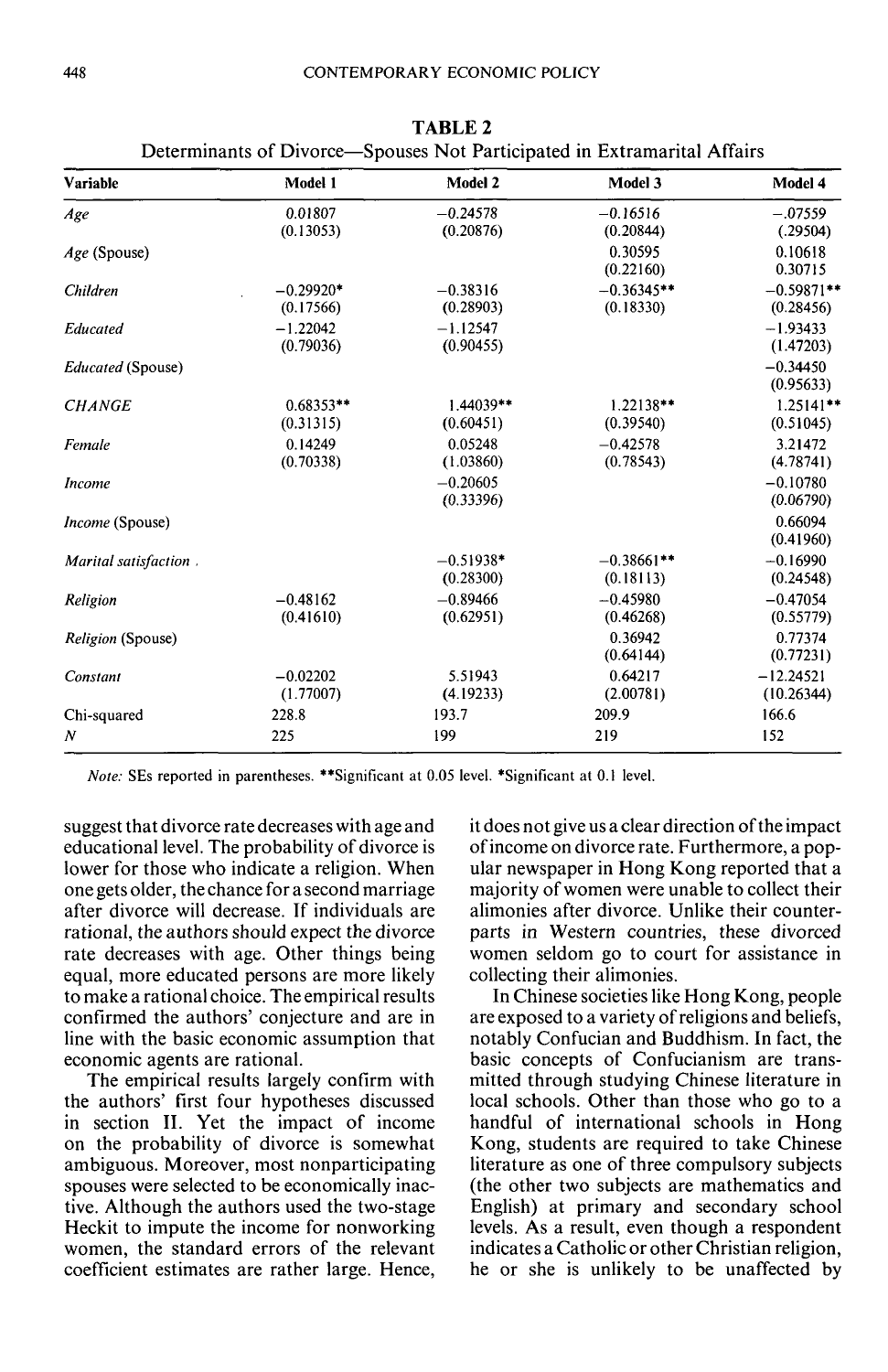| Variable                    | Model 1                 | Model 2                   | Model 3                   |
|-----------------------------|-------------------------|---------------------------|---------------------------|
| Age                         | 0.09645<br>(0.14358)    | 0.11310<br>(0.18643)      | 0.30595<br>(0.22160)      |
| Age (Spouse)                |                         |                           | $-0.16516$<br>(0.20844)   |
| Children                    | $-0.26208$<br>(0.17418) | $-0.59856**$<br>(0.26968) | $-0.36345**$<br>(0.18330) |
| Educated                    | $-0.10416$<br>(0.48731) | $-1.15801*$<br>(0.71220)  |                           |
| Educated (Spouse)           |                         |                           |                           |
| <b>CHANGE</b>               | 0.73699**<br>(0.32041)  | $1.30373**$<br>(0.50217)  | $1.22138**$<br>(0.39540)  |
| Female                      | $-0.10004$<br>(0.70866) | $-4.92936$<br>(11.01844)  | 0.42578<br>(0.78543)      |
| <b>Income</b>               |                         | 0.53516<br>(0.35674)      |                           |
| <i>Income</i> (Spouse)      |                         |                           |                           |
| <b>Marital satisfaction</b> |                         | $-0.23023$<br>(0.23379)   | $-0.38661**$<br>(0.18113) |
| Religion                    | $-0.02320$<br>(0.44926) | 0.17192<br>(0.52510)      | 0.26942<br>(0.64144)      |
| <i>Religion</i> (Spouse)    |                         |                           | $-0.45980$<br>(0.46268)   |
| Constant                    | $-1.09180$<br>(1.54719) | $-0.91922$<br>(11.66424)  | $-0.63515$<br>(1.73397)   |
| Chi-squared                 | 211.525                 | 151.078                   | 209.881                   |
| N                           | 211                     | 156                       | 219                       |

**TABLE 3** Determinants of Divorce—Spouses Participated in Extramarital Affairs

*Note:* SEs reported in parentheses. \*\*Significant at 0.05 level. \*Significant at 0.1 level.

Confucian and Buddhism. Thus it is not surprising that the standard errors of the relevant coefficient estimates are large.

# *B. Participating Spouses*

Having studied the determinants of divorce decision for nonparticipating spouses, the authors now turn to the determinants of divorce for participating spouses. Because these people were personally involved in extramarital affairs, they should have a higher dissatisfaction with the current marriage. However, the authors have no a priori expectation whether they have a different set of determinants of divorce than those of nonparticipating spouses. Table 3 presents logit regression results for participating spouses.

All three logit results presented in Table 3 suggest that the dummy variable *CHANGE* is an important predictor of divorce. In other words, those couples who perceived their marital satisfaction was adversely affected by extramarital affairs were more likely to end

up with a divorce. As expected, those with higher number of children were less willing to divorce. The Chinese culture looks unfavorably on single-parent families. People may even discriminate against children brought up in single-parent families. Hence, it is natural to expect that those with more children in the family are less likely to make a divorce decision. Similar to results in Table 2, the higher marital satisfaction before the discovery of extramarital affairs, the less likely a couple ended up with a divorce.

#### V. EXTRAMARITAL AFFAIRS, DIVORCE, AND POLICY IMPLICATIONS

Most civil societies greatly value family as a vital unit that provides an intimate environment in which personal care, mutual support, and emotional security are normally available to its members. The extent to which a family can meet these expectations depends on a healthy and stable marital relationship. In the past few decades, the core family relationship in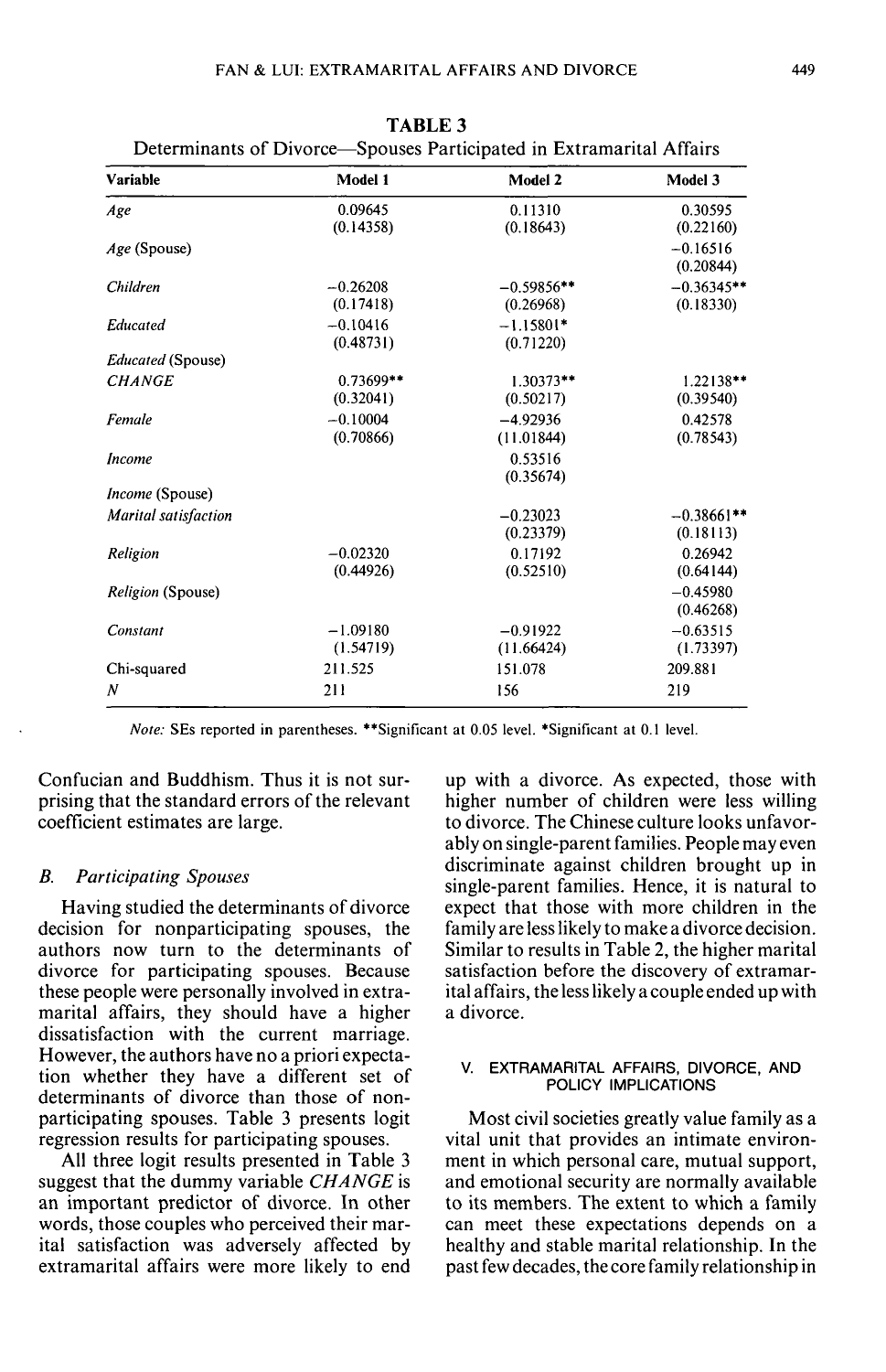the world has been radically altered. The worldwide rapid increase in divorce rate and in the unwed birth rate in some countries have been the most dramatic event resulting from this significant change of household structure (e.g., Becker, 1991).

Among various threats that can jeopardize the spousal relationship, the most important one is infidelity. The discovery of a spouse's involvement in an extramarital affair is possibly one of the most stressful life events. The wronged spouse may perceive a loss of the other's love, a loss of the exclusivity of marital relationship, a loss of the image of a happy family, a loss of self-worth, a loss of income, or any combination of these. Very often, he or she may experience an identity crisis and is forced to adopt a new status in the family. Thus, extramarital affairs usually result in deterioration in the quality of marriage and sometimes lead to the dissolution of a family.

Divorce usually affects the living standards of women and children. For example, using the PSID data, Duncan and Hoffman (1985) find that divorced women in the United States suffer an average fall of about 30% in their incomes the year after their marriages broke up, and this figure does not change much over the next few postdivorce years. In fact, divorced mothers account for a large and growing proportion of the poor in most developed countries. Meanwhile, children with divorced biological parents usually have significantly lower educational attainment no matter whether the divorced parents remarry or not (e.g., McLanahan and Bumpass, 1988).

As in many other aspects of family law, public authorities have traditionally restricted the autonomy of spouses when applying for a divorce. Unilateral divorce and divorce with mutual consent are, in fact, a relatively recent phenomenon. The restrictions placed on divorce by the government are often explained in the following two ways (e.g., Cabrillo, 1999). First, divorce involves not only the interests of the partners but also those of the children whom the government has a duty to protect. Second, family stability is a public good from which the whole society benefits. However, when serious tensions exist between the partners, artificial maintenance of a marriage may not really benefit any member of the family and the society.

This article suggests a better and more effective public policy than restricting divorce. It is advisable for the government to take measures to reduce the likelihood of the negative shocks (e.g., infidelity) that affect marital satisfaction. For example, in mainland China, those involve in extramarital affairs are liable to prosecution. Moreover, the government should subsidize the agencies that provide psychological services to the families with serious marital problems. Also, the government may increase the alimony for divorces that are caused by extramarital affairs and increase the penalty for those who refuse to pay the alimony on time.

### VI. CONCLUSION AND FURTHER **DISCUSSION**

This article provides the first empirical study to examine the impact of the change of marital satisfaction due to a spouse's involvement in extramarital affairs. The authors employed a unique data set collected by a social welfare agency in Hong Kong. The authors first set up a simple model, in which marital satisfaction enters a couple's utility function. The authors assume individuals are rational and forwardlooking in their responses to their spouses' involvement in extramarital affairs. An individual will choose to divorce if and only if his or her expected utility from his or her future alternatives after divorce is greater than his or her utility from remaining married.

Based on the authors' model and the existing theory, the authors empirically test several hypotheses. The regression analysis indicates that 60% of the respondents believed extramarital affairs would adversely affect the marital satisfaction and they were more likely to divorce. Moreover, couples with more children in a family were less willing to make a divorce decision. This is in line with Chinese cultural value and children brought up in single-parent families are sometimes discriminated by their peers. On the other hand, good marital quality before the discovery of extramarital affairs would lower the chance of getting a divorce. Finally, although statistically insignificant, the empirical results show that divorce rate decreases with age, religion, and educational level. Finally, this article generates several policy implications.

The authors presented stylized facts relating to divorce decisions of those couples with a spouse involved in extramarital affairs. Yet many questions remain unanswered. Most problems with the empirical analysis rest with the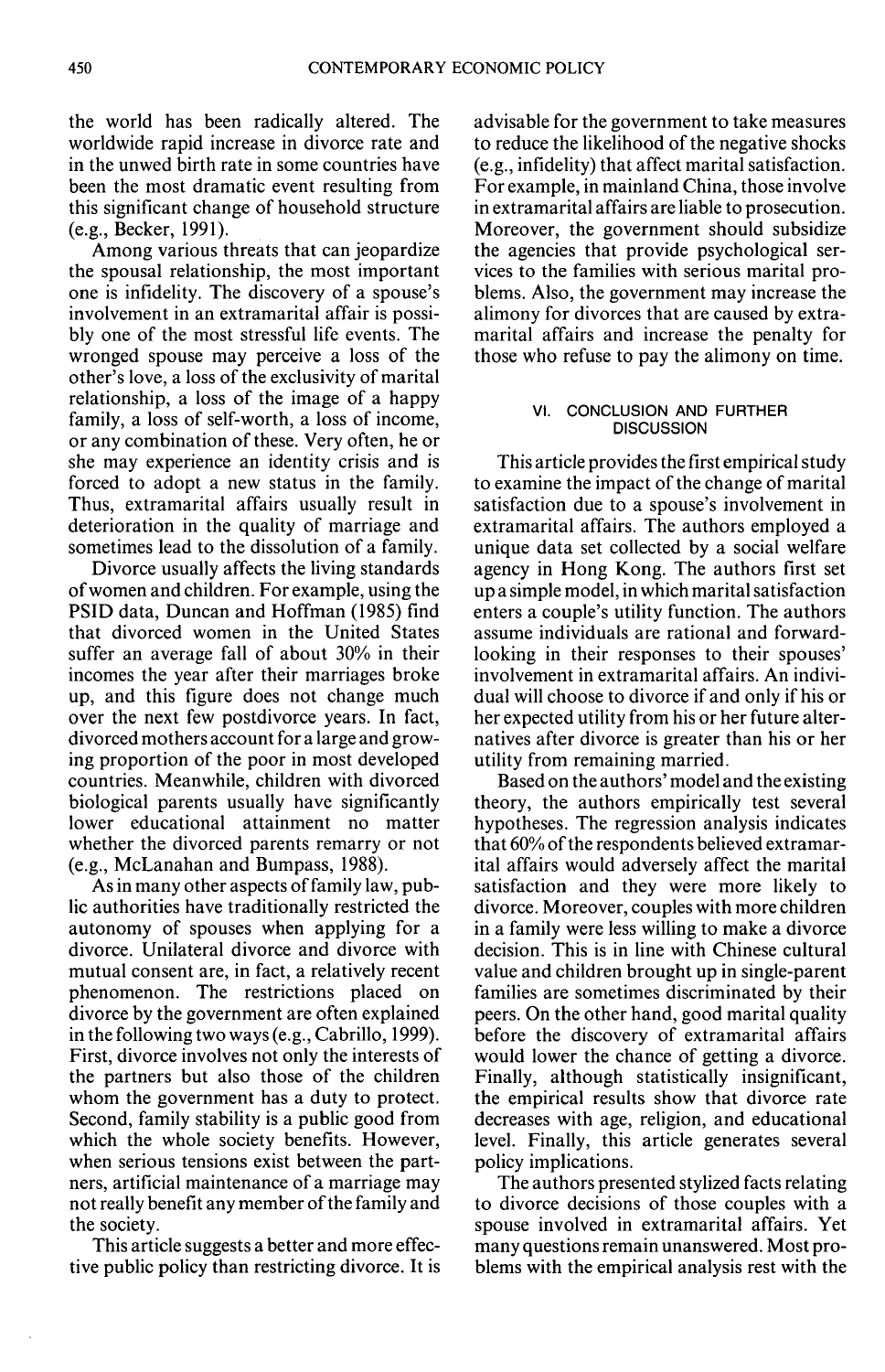limitations of the data set, which only includes troubled marriages. The authors would encourage other researchers to conduct dedicated surveys to collect suitable data for analysis. These surveys should include troubled marriages and normal marriages in the sample. Information on the following should be included: birth order, coresidence of a parent, length of marriage, duration of the adulterous relationship, intensity of religious observance and who receives custody of children. With more comprehensive data sets, researchers could have a better understanding of the determinants of divorce.

### **REFERENCES**

- Aghajanian, A. "Some Notes on Divorce in Iran." *Journal of Marriage and the Family,* 48, 1986, 749-55.
- Allen, D. W. "No-Fault Divorce in Canada: Its Cause and Effect." *Journal of Economic Behavior and Organiza-*
- Allen, D. W., and M. Brinig. "Sex, Property Rights, and Allen, D. W., and M. Bring.  $SCA$ , Property Rights, and  $D$ . Diverse  $\frac{n}{2}$  Equation Divorce." *European Journal of Law and Economics,* 5(3), 1998, 211-33.<br>Becker, G. S. "A Theory of Marriage: Part I." Journal of
- Political Economy, 81(4), 1973, 813-46.

*A Treatise on the Family*, Cambridge, MA: Harvard University Press, 1991.

- Becker, G. S., E. M. Landes, and R. T. Michael. "An Economic Analysis of Marital Instability." Journal of Political Economy, 85(6), 1977, 1141-87.
- **Berggren, N. "Rhetoric or Reality? An Economic Analysis** of the Effects of Religion in Sweden." Journal Socio-Economics, 26(6), 1997, 571-96.
- Boheim, R., and J. Ermisch. "Partnership Dissolution in the UK-The Role of Economic Circumstances.' Oxford Bulletin of Economics and Statistics, 63(2), *Oxford Bulletin of Economics and Statistics,* 63(2),
- Cabrillo, F. The Economics of the Family and Family Policy, Northampton, MA: Edward Elgar, 1999.<br>Call, V. R. A., and T. B. Heaton. "Religious Influence on
- Marital Stability." Journal for the Scientific Study of Religion, 36(3), 1997, 382-92.
- Census and Statistics Department. *Demographic Trends in Hong Kong 1981-2001*. Hong Kong: Government Printer, 2002.
- Cheung, S. N. S. "The Enforcement of Property Rights in Children, and the Marriage Contract." Economic Journal, 82, 1972, 641-57.
- Clarke S. C. Advance Report of Final Divorce Statistics, 1989 and 1990. Monthly Vital Statistics, volume 43, no. 9 supplement. Hyattsville, MD: National Center<br>for Health Statistics, 1995a.

*Advance Report of Final Marriage Statistics, 1989.* and 1990. Monthly Vital Statistics, volume 43, no. 12 supplement. Hyattsville, MD: National Center for . *Advance Report of Final Marriage Statistics, 1989*

Duncan, G. J., and S. D. Hoffman. "A Reconsideration of the Economic Consequences of Marital Dissolution.' Demography, 22(4), 1985, 485-97.

- Ellwood, D., and M. J. Bane. "The Impact of AFDC on Family Structure and Living Arrangements." In *Research in Labor Economics,* vol. 7, edited by Ronald Ehrenberg. Greenwich, C: JAI Press, 1985, 137-207.
- Fair, R. C. "A Theory of Extramarital Affairs." *Journal of Political Economy,* 86(2), 1978, 45-61.
- Fogel, R. W. "Catching up with the Economy." *American Economic Review,* 89(1), 1999, 1-21.
- Heaton, T. B., and E. L. Pratt. "The Effects of Religious Homogamy on Marital Satisfaction and Stability." *Journal of Family Issues,* 11(2), 1990, 191-207.
- Heckman, J. J. "Sample Selection Bias as a Specification Error." *Econometrica,* 47, 1979, 153-61.
- Hetherington, E. M., M. Bridges, and G. M. Insabella. "What Matters? What Does Not? Five Perspectives on the Association between Marital Transitions and Children's Adjustment." *American Psychologist,* 53, 1998, 167-84.
- Hiedemann, B., O. Suhomlinova, and A. M. O'Rand. "Economic Independence, Economic Status, and Empty Next in Midlife Marital Disruption." *Journal of Marriage and the Family,* 60, 1998, 219-31.
- Hoffman, S. D., and G. J. Duncan. "The Effect of Incomes, Wages and AFDC Benefits on Marital Disruption." *Journal of Human Resources,* 30(1), 1995, 19-41.
- Lee, M.-K., and S.-H. Lu. "The Marriage Institution in Decline?" In *Indicators of Social Development: Hong Kong 1995,* edited by S. Lau, M. Lee, O. Wan, and S. Wong. Hong Kong: Chinese University Press, 1997.
- Liao, C, and T. B. Heaton. "Divorce Trends and Differentials in China." *Journal of Comparative Family Studies, 2^(y),\992,An-29.*
- Lillard, L. A., and L. J. Waite. "Determinants of Divorce." *Social Security Bulletin,* 53(2), 1990, 29-31.
- Lundberg, S., and R. Pollak. "Separate Spheres Bargaining and the Marriage Market." *Journal of Political Economy,* 101(6), 1993, 988-1010.
- McLanahan, S., and L. Bumpass. "Intergenerational Consequences of Family Dissolution." *American Journal of Sociology,* 94(1), 1988, 130-52.
- Moffitt, R. "The Effect of the US Welfare System on Marital Status." Journal of Public Economics, 41(1), 1988, 101-24.
- Morgan, S. P., and R. R. Rindfuss. "Marital Disruption: Structural and Temporal Dimensions." *American Journal of Sociology,* 90, 1988, 1055-77.
- Nock, S., and M. Brinig. "Weak Men and Disorderly Women: Divorce and the Division of Labor," In *The Law and Economics of Marriage and Divorce,* edited by Antony W. Dnes and Robert Rowthorn. Cambridge: Cambridge University Press, 2002.
- Ortega, S. T., H. P. Whitt, and J. A. William Jr. "Religious Homogamy and Marital Happiness." *Journal of Family Issues,* 9(2), 1988, 224-39.
- Posner, R. *Sex and Reason.* Cambridge, MA: Harvard University Press, 1992.
- Sayer, L. C, and S. M. Bianchi. "Women's Economic Independence and the Probability of Divorce: A Review and Reexamination." *Journal of Family Issues,* 21(7), 2000, 906-1043.
- Schumm, W. R. "Beyond Relationship Characteristics of Strong Families: Constructing a Model of Family Strengths." *Family Perspective,* 19, 1985, 1-19.